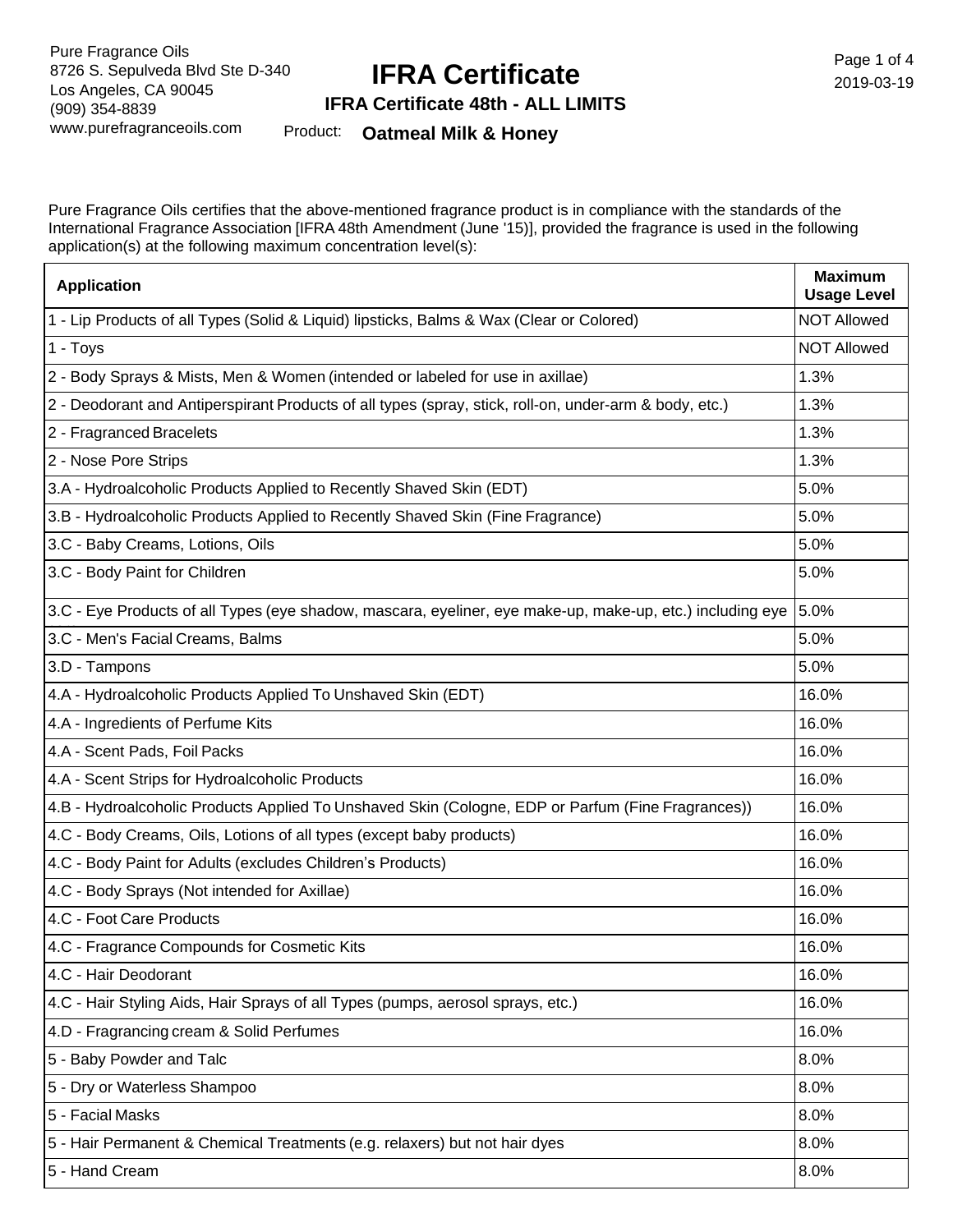## **IFRA Certificate**

Page 2 of 4 2019-03-19

#### **IFRA Certificate 48th - ALL LIMITS**

Product: **Oatmeal Milk & Honey**

|                                                                                                                   | <b>Maximum</b>     |
|-------------------------------------------------------------------------------------------------------------------|--------------------|
| <b>Application</b>                                                                                                | <b>Usage Level</b> |
| 5 - Hand sanitizers                                                                                               | 8.0%               |
| 5 - Wipes or Refreshing Tissues for Face, Neck, Hands, Body                                                       | 8.0%               |
| 5 - Women's Facial Creams/Facial Make-up                                                                          | 8.0%               |
| 6 - Mouthwash, Including Breath Sprays                                                                            | <b>NOT Allowed</b> |
| 6 - Toothpaste                                                                                                    | <b>NOT Allowed</b> |
| 7.A - Baby Wipes                                                                                                  | 3.0%               |
| 7.A - Intimate (Feminine) Wipes                                                                                   | 3.0%               |
| 7.A - Toilet Wipes                                                                                                | 3.0%               |
| 7.B - Insect Repellent (intended to be applied to the skin)                                                       | 3.0%               |
| 8.A - Hair Styling Aids Non-Spray of all types (mousse, gels, leave-in conditioners)                              | 8.0%               |
| 8.A - Make-up Removers of all types (not including face cleansers)                                                | 8.0%               |
| 8.A - Nail Care                                                                                                   | 8.0%               |
| 8.A - Powders & Talcs, All Types (Except baby Powders & Talcs)                                                    | 8.0%               |
| 8.B - Hair Dyes                                                                                                   | 8.0%               |
| 9.A - Bath Gels, Foams, Mousses, Salts, Oils & other products added to bathwater                                  | 20.9%              |
| 9.A - Body Washes of all types (including baby washes) & Shower Gels of all Type                                  | 20.9%              |
| 9.A - Conditioner (Rinse-Off)                                                                                     | 20.9%              |
| 9.A - Depilatory, all (including Body Waxes for mechanical hair removal)                                          | 20.9%              |
| 9.A - Face Cleansers of all types (washes, gels, scrubs, etc.)                                                    | 20.9%              |
| 9.A - Shampoos of all types (including baby shampoos)                                                             | 20.9%              |
| 9.A - Shaving Creams of all types (stick, gels, foams, etc.)                                                      | 20.9%              |
| 9.A - Soap Liquid & Bar (Toilet Soap)                                                                             | 20.9%              |
| 9.B - Feminine Hygiene - Pads & Liners                                                                            | 20.9%              |
| 9.B - Toilet Paper                                                                                                | 20.9%              |
| 9.B - Wheat Bags                                                                                                  | 20.9%              |
| 9.C - Air fresheners sprays (incl. Room Sprays, Aerosols & Pump; excl. deodorant, hair styling aids, &<br>animal) | 20.9%              |
| 9.C - Facial Tissues, Napkins & Paper Towels                                                                      | 20.9%              |
| 10.A - Dry Cleaning Kits                                                                                          | 10.0%              |
| 10.A - Fabric Softeners of all types including fabric softener sheets                                             | 10.0%              |
| 10.A - Hand Dishwashing Detergent including concentrates                                                          | 10.0%              |
| 10.A - Handwash Laundry Detergents of all types including concentrates                                            | 10.0%              |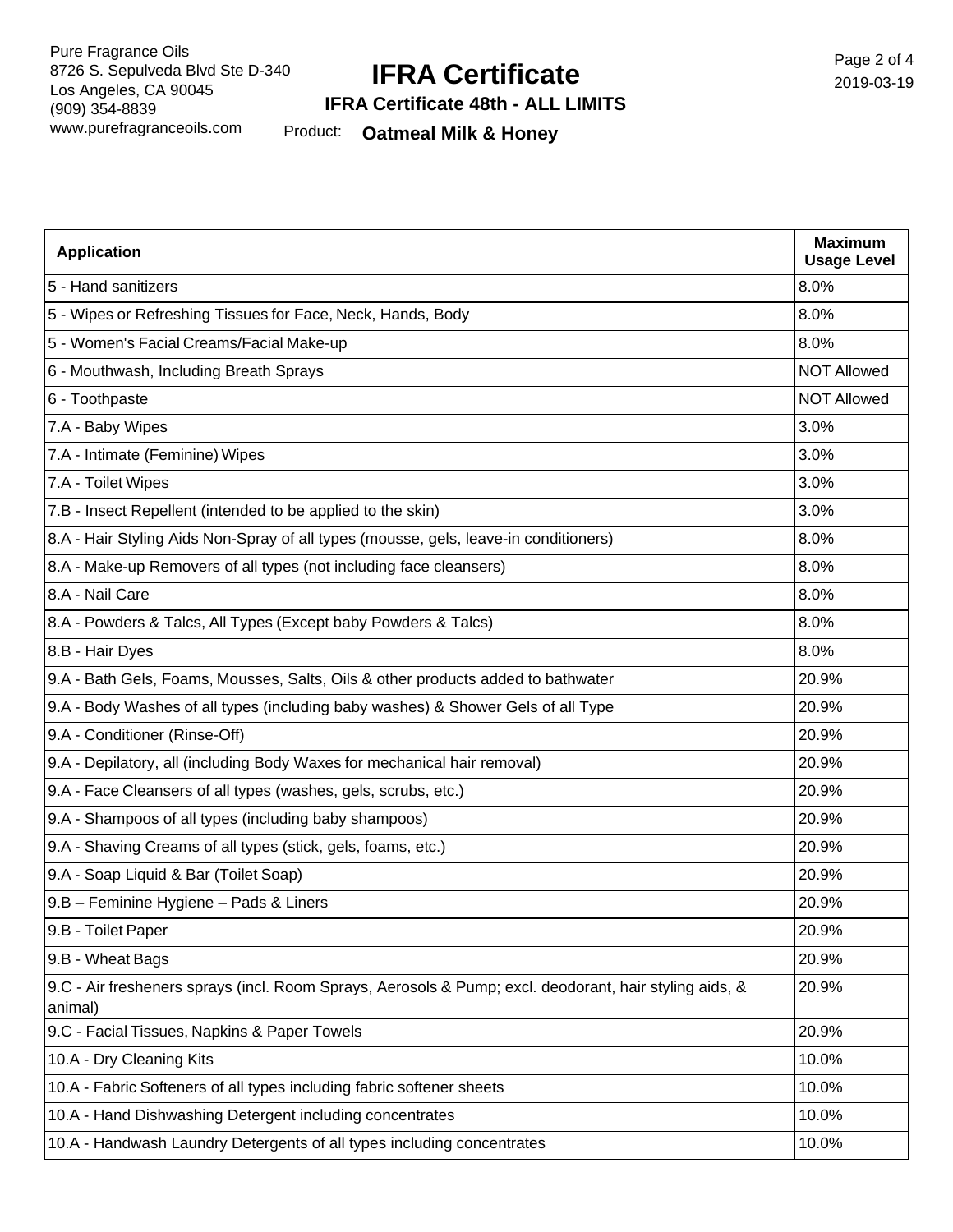# **IFRA Certificate**

Page 3 of 4 2019-03-19

### **IFRA Certificate 48th - ALL LIMITS**

Product: **Oatmeal Milk & Honey**

| <b>Application</b>                                                                                                                     | <b>Maximum</b><br><b>Usage Level</b> |
|----------------------------------------------------------------------------------------------------------------------------------------|--------------------------------------|
| 10.A - Hard Surface Cleaners (Bathroom & Kitchen Cleansers & Furniture polish, etc.)                                                   | 10.0%                                |
| 10.A - Machine Wash Laundry Detergent & Bleach (liquids, powders, tablets, etc.) including laundry bleach<br>and concentrates          | 10.0%                                |
| 10.A - Other Household Cleaning Products (fabric, soft surface & Carpet Cleaners)                                                      | 10.0%                                |
| 10.A - Shampoos for pets                                                                                                               | 10.0%                                |
| 10.B - Diapers                                                                                                                         | 10.0%                                |
| 10.B - Scented Gloves or Socks                                                                                                         | 10.0%                                |
| 10.B - Toilet seat wipes                                                                                                               | 10.0%                                |
| 11 - Air Delivery Systems (Automated or with Manual Activator) with no contact with dispensing port.                                   | No Restriction                       |
| 11 - Air Fresheners (Solids, Liquid or Closed systems). Excluding Manual Deliver Room Spray Products                                   | No Restriction                       |
| 11 - All Non-Skin, or incidental skin, Contact                                                                                         | No Restriction                       |
| 11 - Animal sprays & Cat Litter                                                                                                        | No Restriction                       |
| 11 - Candles                                                                                                                           | No Restriction                       |
| 11 - Concentrated Aerosol Air Fresheners for metered systems                                                                           | No Restriction                       |
| 11 - Deodorizers/Maskers not intended for skin contact (Fabric drying machine deodorizers, carpet powders) No Restriction              |                                      |
| 11 - Floor Wax                                                                                                                         | No Restriction                       |
| 11 - Fuels & Paints                                                                                                                    | No Restriction                       |
| 11 - Insecticides (mosquito coil, paper, electrical, for clothing) excluding aerosols                                                  | No Restriction                       |
| 11 - Joss Sticks, Incense, Crystals/Stones, Blotters, Sachets & Fragrance Lamp Ring                                                    | No Restriction                       |
| 11 - Liquid Air Freshener Refills (Cartridge & Non-Cartridge Systems)                                                                  | No Restriction                       |
| 11 - Machine Dishwash detergent and deodorizers                                                                                        | No Restriction                       |
| 11 - Machine only Laundry Detergent (e.g. liquitabs)                                                                                   | No Restriction                       |
| 11 - Odored Distilled Water (that can be added to steam irons)                                                                         | No Restriction                       |
| 11 - Plastic Articles (excluding toys)                                                                                                 | No Restriction                       |
| 11 - Reed Diffusers & Liquid Refills (Cartridge & Non-Cartridge Systems)                                                               | No Restriction                       |
| 11 - Scent delivery systems using dry air technology that releases a fragrance without sprays, aerosols or<br>heated oils              | No Restriction                       |
| 11 - Scent Pack                                                                                                                        | No Restriction                       |
| 11 - Scratch and Sniff                                                                                                                 | No Restriction                       |
| 11 - Shoe Polishes                                                                                                                     | No Restriction                       |
| 11 - Toilet Blocks                                                                                                                     | No Restriction                       |
| 11 - Treated Textiles (starch sprays, fabric treated with fragrance after wash, deodorizers for textiles, tights<br>with moisturizers) | No Restriction                       |